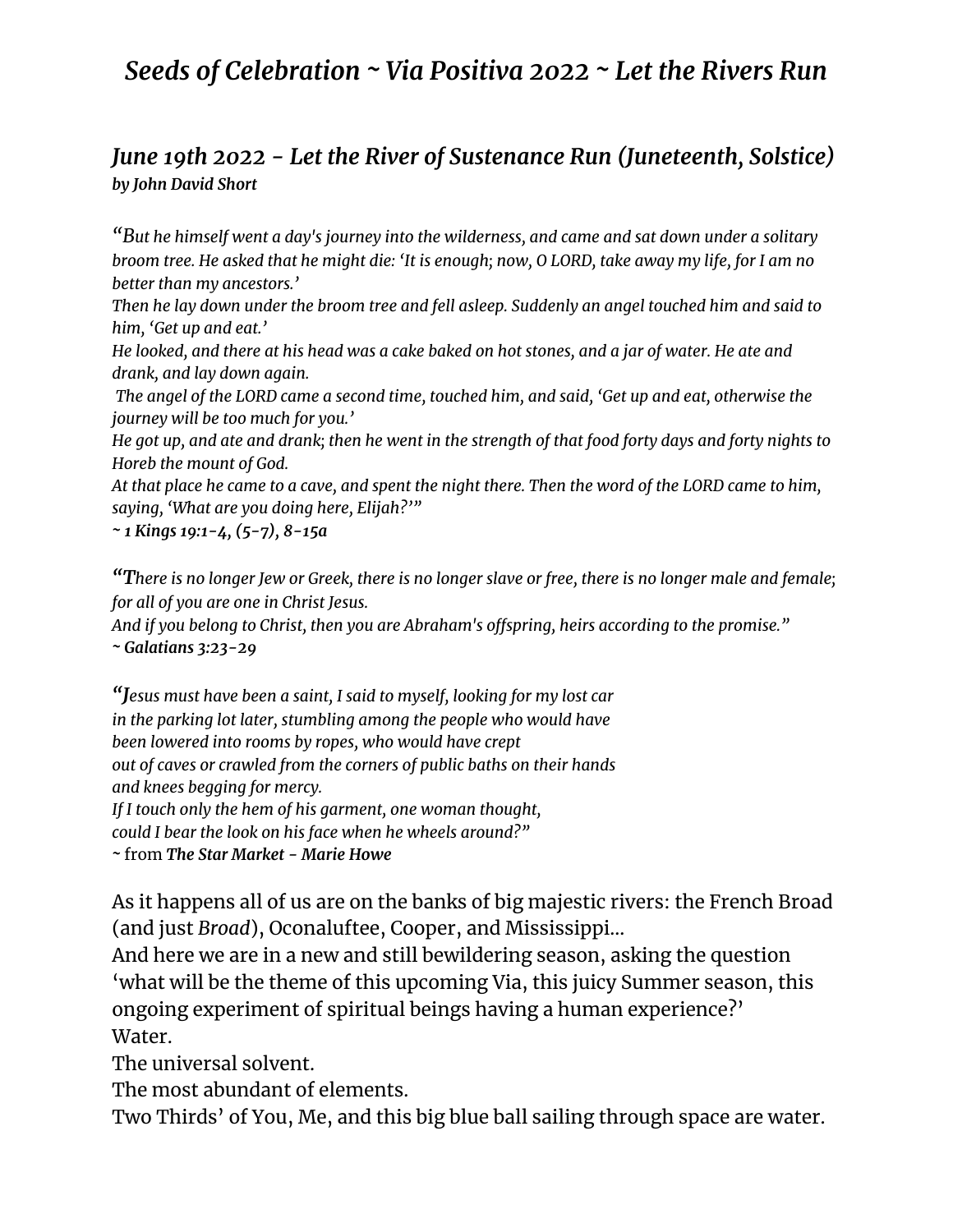We have crossed the Threshold, into a New Day. Now we *Let the Rivers Run.* Let us jubilant Dreamers, fisher kings and queens, on the banks of these flowing rivers...*Wake the Nation.*

#### *June 26th 2022 - Let the River of Expression Run By Jay Joslin*

"O send out your light and your truth; let them lead me; let them bring me to your holy hill and to your dwelling. Then I will go to the altar of God, to God my exceeding joy; and I will praise you with the harp, O God, my God. Why are you cast down, O my soul, and why are you disquieted within me? *Hope in God; for I shall again praise him, my help and my God." Psalm 43:3-5*

*"[The people] found the man from whom the demons had gone sitting at the feet of Jesus, clothed* and in his right mind. And they were afraid. Those who had seen it told them how the one who had *been possessed by demons had been healed. Then all the people of the surrounding country of the* Gerasenes asked Jesus to leave them; for they were seized with great fear. So he got into the boat and *returned. The man from whom the demons had gone begged that he might be with him; but Jesus sent him away, saying, "Return to your home, and declare how much God has done for you." So he went away, proclaiming throughout the city how much Jesus had done for him." Luke 8:35-39*

*"Anything that's human is mentionable, and anything that is mentionable can be more manageable. When we can talk about our feelings, they become less overwhelming, less upsetting, and less scary. The people we trust with that important talk can help us know that we are not alone." Fred Rogers*

We have a lot to talk about. And text about. And tweet about. If you've seen "Monty Python's Meaning of Life," Death (as in the Grim Reaper) has a thing or two to say about Americans and our propensity to gab. Up for discussion is our willingness to express, communicate, to speak with candor while caring. There's a bit of a gulf between chatter and going deep. Isn't it interesting that studies consistently show that we perform better with positive reinforcement? What is spiritual positive reinforcement for you? Is it praise? Is it declaring the good things that [insert choice of higher power here] has done for you? Is it talking about your feelings, safely? While the talking will continue, let the river of expression run. What do you hear?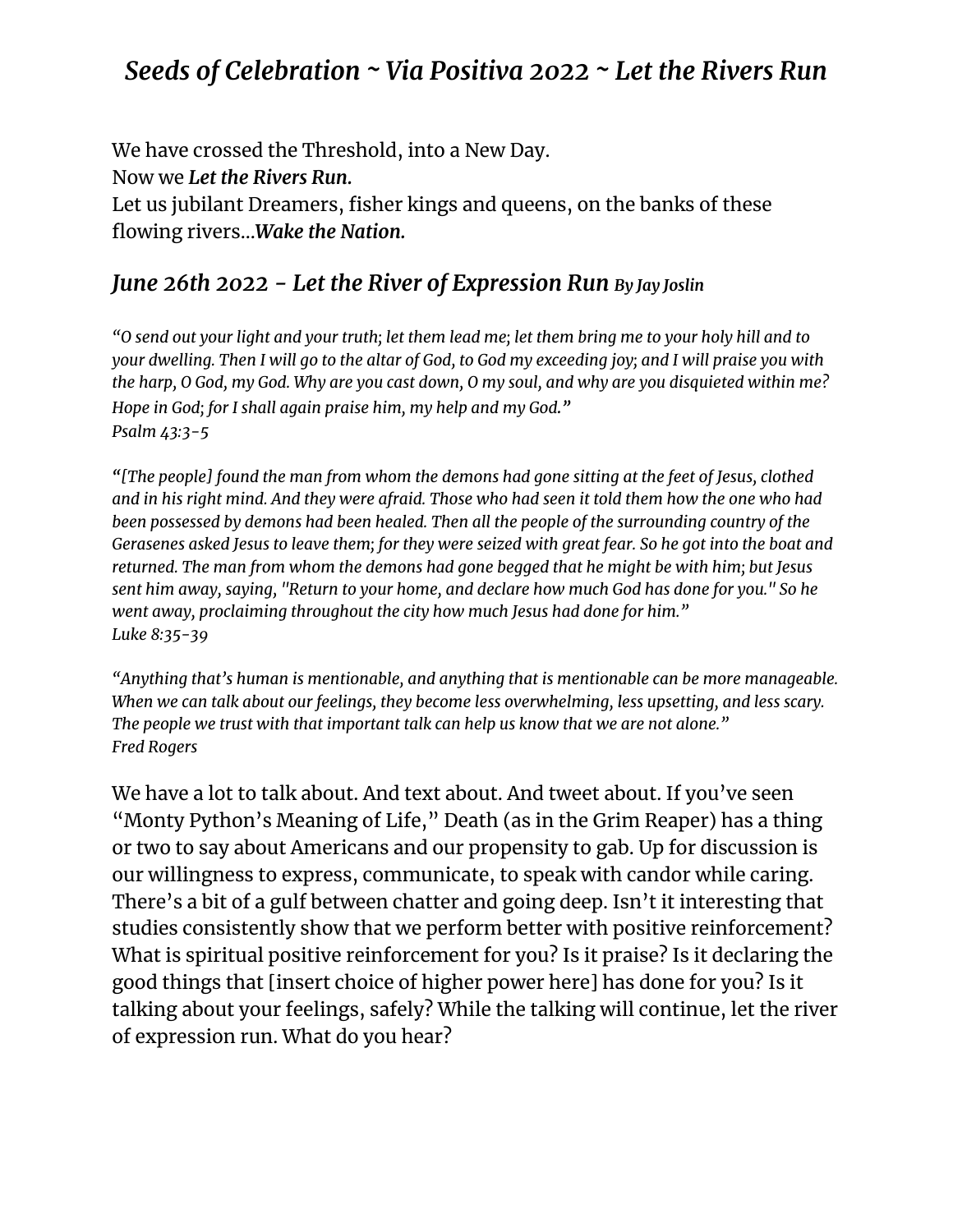#### *July 3rd 2022 - Let the River of True Citizenship Run by John David Short*

*"After this the Lord appointed seventy-two others and sent them two by two ahead of him to every town and place where he was about to go. He told them, "The harvest is plentiful, but the workers* are few. Ask the Lord of the harvest, therefore, to send out workers into his harvest field. Go! I am sending you out like lambs among wolves. Do not take a purse or bag or sandals; and do not greet *anyone on the road . . . I have given you authority to trample on snakes and scorpions and to* overcome all the power of the enemy; nothing will harm you. However, do not rejoice that the spirits *submit to you, but rejoice that your names are written in heaven." ~ Luke 10:1-4 . . . 19-20*

*"Never doubt that a small group of thoughtful, committed people can change the world. Indeed, it is the only thing that ever has." ~ Margaret Mead*

Here at Jubilee!, we have a pun that has become a sort of shorthand:

"I'm a recovering baptist, recovering jew (or as the song goes wandering jew?), recovering catholic, recovering this, recovering that." Some of us identify as being simply in recovery and let it go at that. As we wander through this wild and precious gift of consciousness we call life we stumble into many attachments, many identities, behaviors and conceptions.

Many labels.

We bump into people that help us or hurt us and we may wear their labels for a while. Sometimes we run from those who would define us for their own ends. Jubilee!, like this nation we celebrate, arose from the desire to be a community of freedom. Realizing our true Citizenship as a wild and precious piece of Creation can't be defined by what we were or even what we will be but maybe, just maybe, in the ongoing process of recovering and discovering how we contribute to this Community, how we contribute to this nation under God (there goes another label:) with liberty, and justice for all.

#### *July 10th 2022 - Let the River of Courageous Love Run by Jay Joslin*

"Just then a lawyer stood up to test Jesus. "Teacher," he said, "what must I do to inherit eternal life?" *He said to him, "What is written in the law? What do you read there?" He answered, "You shall love* the Lord your God with all your heart, and with all your soul, and with all your strength, and with all your mind; and your neighbor as yourself." And he said to him, "You have given the right answer; do *this, and you will live."*

*~ Luke 10:25-28*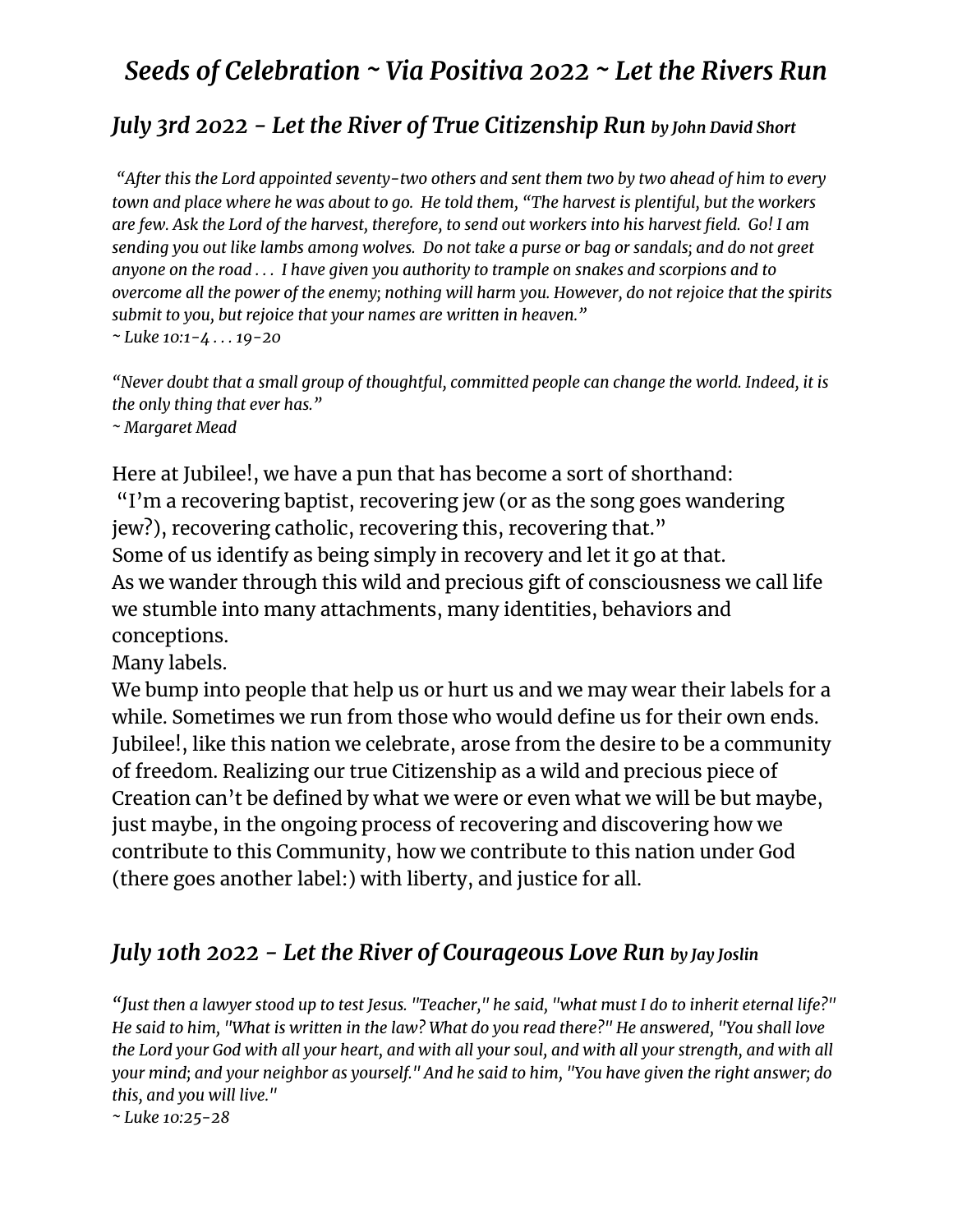*"to be deeply loved by someone gives you strength but to love someone deeply gives you courage." ~ Esther Huertas*

It seems unfair that language bestows us with so many words for this, so few words for that. Moist. Humid. Damp. In Thai, there are 39 different verbs to express 'choice.' The strongest, most powerful of which is "cetcảnng," a choice willingly made. In English, when it comes to love… well… there's a bunch of adjectives to throw in front of it. We'll make do with what we've got, I guess. That's where the stories come in, because these give love its lovable context. Remember the aptly docketed Loving vs. Virginia case before the Supreme Court in '69? That was all about Courageous Love, striking down laws against interracial marriage. Courageous Love creates change. Perhaps the most courageous of transformative love is to start where it all begins… your own dang self. It's too apparent the infliction of pain on others doesn't come from a place of self love. To love thy neighbor, you gotta love thyself. While that may take courage, it may be our imperative if we're going to add more words- and deeds- to the spiritual thesaurus.

#### *July 17th 2022 - Let the River of Transcendent Creation Run by John David Short*

*"So Jacob was left alone and a man wrestled with him till daybreak. When the man saw that he* could not overpower him, he touched the socket of Jacob's hip so that his hip was wrenched as he *wrestled with the man. Then the man said, "Let me go, for it is daybreak." But Jacob replied, "I will not let you go unless you bless me." The man asked him, "What is your name?" "Jacob," he answered. Then the man said, "Your name will no longer be Jacob, but Israel, because you have struggled with God and with humans and have overcome." ~ Genesis 32:24-28*

*"As Jesus and his disciples were on their way, he came to a village where a woman named Martha opened her home to him.*

She had a sister called Mary, who sat at the Lord's feet listening to what he said. But Martha was distracted by all the preparations that had to be made. She came to him and asked, "Lord, don't you *care that my sister has left me to do the work by myself? Tell her to help me!"*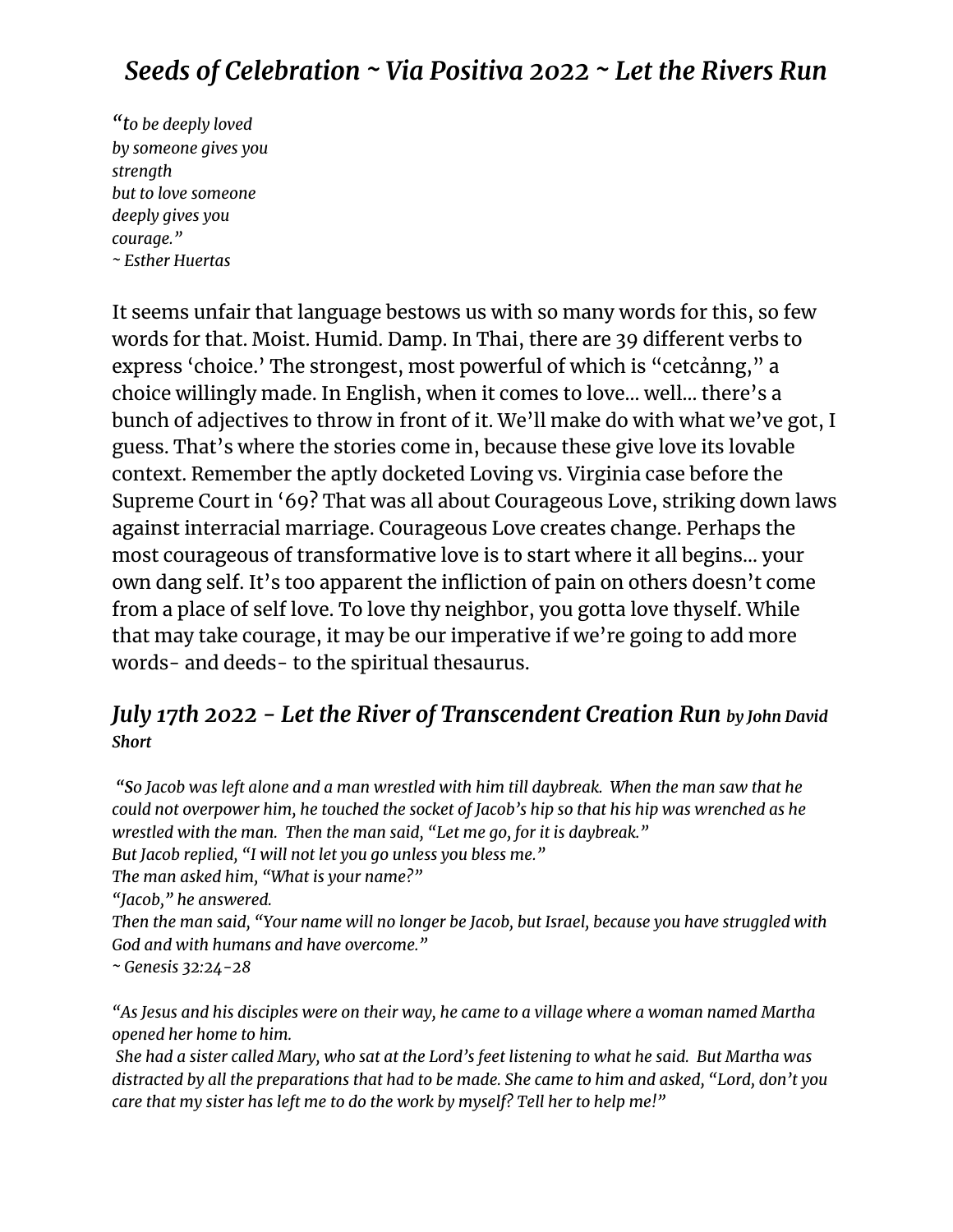*"Martha, Martha," the Lord answered, "you are worried and upset about many things, but few things are needed—or indeed only one. Mary has chosen what is better, and it will not be taken away from her."*

*~ Luke 10:38-42*

*"For every thing that lives is Holy." ~ William Blake, The Marriage of Heaven and Hell*

*"Spare the world your ideas of good until you Know all is good." my teacher once said to me. Spare the world your ideas of right, until you know that all is holy. ~ Hafiz, A Year with Hafiz, translated by Daniel Ladinsky*

Jubilee! was founded as a community that celebrates all creation, singing of wisdom and God.

Our headwaters form at the confluence of the Creation Spirituality movement touched off by the publication of Matthew Fox's *Original Blessing*, for which Fox was forced to leave the Dominican Order of Roman Catholicism, and our founder, Howard Hanger, whose unrepentant practice of marrying anyone who professed love, true love, for each other- regardless of gender or sexualityforced him to leave the United Methodist Church many years ago.

In her latest book *Atlas of the Heart* Brene Brown writes:

"Reverence is a human institution that brings in the sacred and that's inevitably going to cause problems."

*No s%@t, Sherlock.*

In our community's 30 years swimming upstream we have had our fair share of problems and controversies, wrestling with the divine.

In me, in you, in all creation.

Swim on Jubilant Israel! Hallelujah and O'Yeah!

### *July 24th 2022 - Let the River of Trust Run by Jay Joslin*

*"Then Jesus said to them, "Suppose you have a friend, and you go to him at midnight and say,* 'Friend, lend me three loaves of bread; a friend of mine on a journey has come to me, and I have no food to offer him.' And suppose the one inside answers, 'Don't bother me. The door is already locked, and my children and I are in bed. I can't get up and give you anything.' I tell you, even though he will *not get up and give you the bread because of friendship, yet because of your shameless audacity he* will surely get up and give you as much as you need. "So I say to you: Ask and it will be given to you; seek and you will find; knock and the door will be opened to you. Ten for every one who asks receives;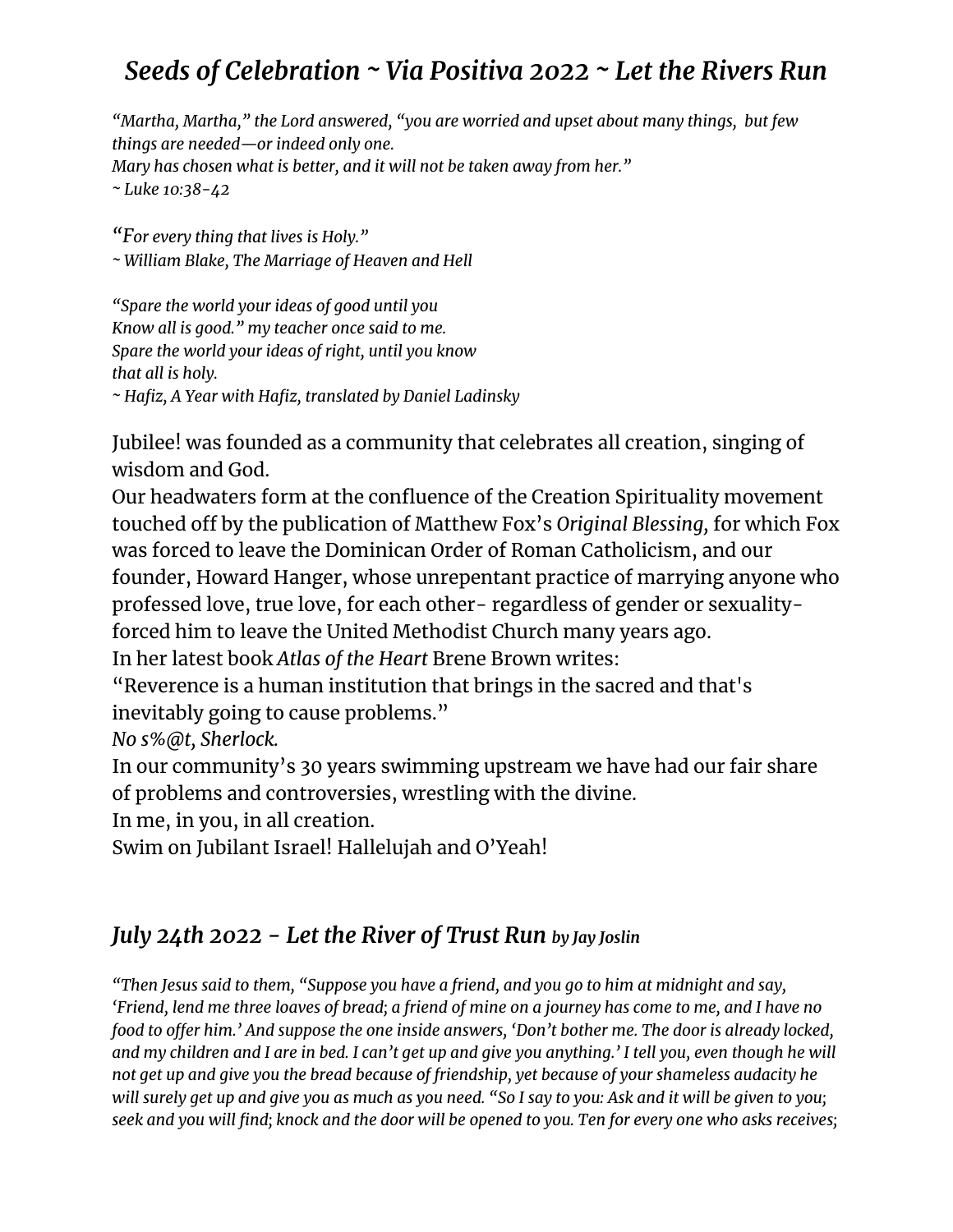*the one who seeks finds; and to the one who knocks, the door will be opened." ~ Luke 11:5-10*

*"The ant was very tired, thirsty, and visibly dying. A bird perched nearby saw it and instead of* feeding on it, picked it up and carried it to the river for a drink. A few days later, the ant saw a hunter aiming at the bird with his gun. The ant guickly climbed onto the hunter's leg and stung him. As the *hunter yelped in pain, he lost concentration and the bird flew away." ~ African Proverb*

Just as you never forget your first date, you never forget your first break up. The eighth grade dinner dance was at some forsaken Holiday Inn on one of those Tunnel Road-esque strips of road. But the romantic in me, in every budding on the cusp of their last summer before high school, it was a carnation-dotted carnival of identity. My date, with her perfect braces and nose like a macaw, gave me so much hope. I requested "our song" and waited with anticipation. Where was she? "I've… had… the time of my life, and I've never felt this way before…" The DJ who surely had better gigs called out our names. I'm at the edge of the dancefloor, she's- dang- at the table with the guidance counselor. I loosened my tie, pounded a ginger ale, and watched the other kids slow dance. I seethed with betrayal. But. Yet. That song remained true, I'd never felt that way before. Trust is hard knocks, and it's the knocks we give ourselves. She didn't do anything wrong. I expected too much. Also, hello, gay boys dated straight girls to keep secrets safe. "I owe it all to you." Thank goodness we didn't have that dance. False trust is even worse than broken trust. It makes the dancing all these years later so much more worth it. But that song- nope.

#### *July 31st 2022 - Let the River of Great Expectations Run (Lammas) by John David Short*

*"Suering has been stronger than all other teaching, and has taught me to understand what your heart used to be. I have been bent and broken, but - I hope - into a better shape." ~ Charles Dickens, Great Expectations*

*"My heart is changed within me; all my compassion is aroused. I will not carry out my fierce anger, nor will I devastate Ephraim again. For I am God, and not a man the Holy One among you. I will not come against their cities. They will follow the Lord;*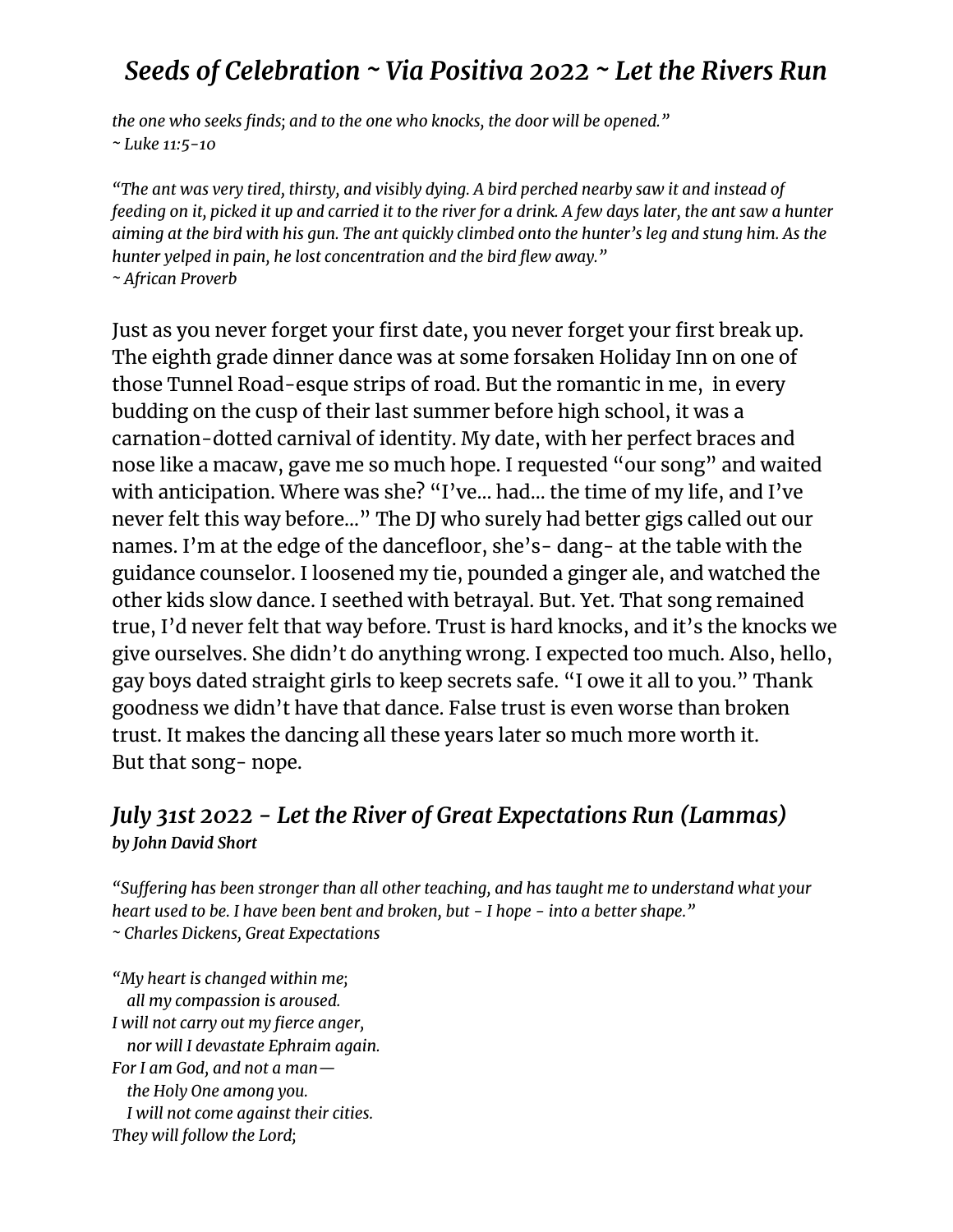*he will roar like a lion. When he roars, his children will come trembling from the west. They will come from Egypt, trembling like sparrows, from Assyria, fluttering like doves. I will settle them in their homes, declares the Lord." ~ Amos 8-11*

Expectation is a savory word isn't it?

How delicious is the anticipation of what we desire; and how bitter when we don't get what we desire.

Or worse, we get it, and like Peggy Lee find ourselves asking:

"Is that all there is?"

Nutritionists tell us that 90% of the pleasure derived from everything from a juicy steak (or beefsteak tomato) to chocolate mousse is delivered in the first couple of bites.

How much of the pleasure of your lover is conveyed in that first deep eye-to-eye, lip-to-lip, tongue-on-tongue kiss that you feel all the way down to your toes!

Psychologists at Penn State tell us that only 8% of our worries and fearsome expectations actually come true. Desired expectations fare about the same - 12%.

The website *Lion's Roar: Buddhist Wisdom for Our Time* (www.lionsroar.com) relates expectation to *dukka, a Pali* term from the Dhammacakkappavattana (turning of the wheel) Sutra. Dukka describes suffering on a spectrum ranging from faint unsettledness to downright anguish, of which expectation sits right in the middle. We need expectation to turn the wheel, to drive us forward, to live our lives, yet we need just as readily to let go of our expectations to enjoy and celebrate life for what it really is, for all it truly is. *C'est la vie, n'est pas?*

### *August 7th 2022 - Let the River of Vigilance Run (Jubilee's 33 rd Birthday)*

*by Jay Joslin*

*"Blessed is the nation whose God is the Lord, the people he chose for his inheritance. From heaven the Lord looks down and sees all mankind; from his dwelling place he watches all who live on* earth — he who forms the hearts of all, who considers everything they do. No king is saved by the size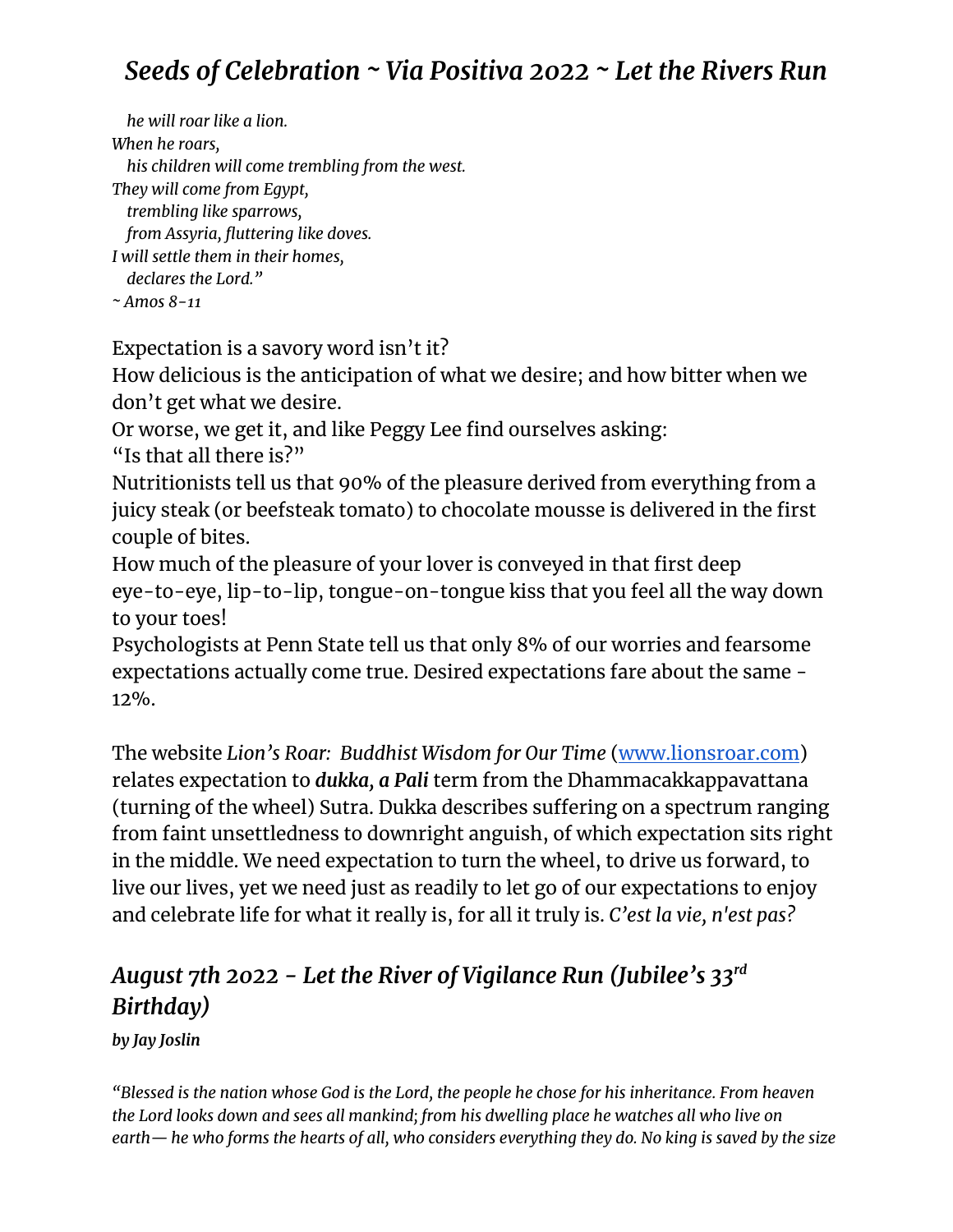of his army; no warrior escapes by his great strength. A horse is a vain hope for deliverance; despite *all its great strength it cannot save."*

*~ Psalm 33:12-17*

*"Be dressed ready for service and keep your lamps burning, like servants waiting for their master to return from a wedding banquet, so that when he comes and knocks they can immediately open the door for him. It will be good for those servants whose master finds them watching when he comes.* Truly I tell you, he will dress himself to serve, will have them recline at the table and will come and wait on them. It will be good for those servants whose master finds them ready, even if he comes in *the middle of the night or toward daybreak. But understand this: If the owner of the house had known at what hour the thief was coming, he would not have let his house be broken into. You also must be ready, because the Son of Man will come at an hour when you do not expect him." ~ Luke 12:35-40*

*"The genius of poetry must work out its own salvation in a man; it cannot be matured by law and precept, but by sensation and watchfulness in itself. That which is creative must create itself - In Endymion, I leaped headlong into the sea, and thereby have become better acquainted with the soundings, the quicksands, and the rocks, than if I had stayed upon the green shore, and piped a silly pipe, and took tea and comfortable advice." ~ John Keats*

It's summertime and, at the time of this writing, the living is hopefully easy. Fish are presumably jumping, and the kudzu is definitely high. Relaxation can easily be on the agenda. And it's our birthday and that means celebration, too. It's a good time to be reminded- be present and watchful in the world as we become a third of a century old. There's a lot that can sneak up on us- and so much we can miss- if we're not paying attention. One of Jubilee's cartoon patron saints is Foghorn Leghorn, and if you've been around long enough you've seen him on the altar, heard him thunder from the pulpit: "Pay attention son! Pay attention daughter! I say! How are you going to learn if you don't pay attention?" You might not prefer to take your spiritual directions from a charismatic rooster, but haven't the mystics and revered masters been crowing the same message since civilization's sun up? We've been through a lot. All the forms of We. Here's to hoping that Jubilee's next year is attentive, insightful, and has much more to celebrate.

### *August 14th 2022 - Let the River of Strange Fire (Divine Kinship) Run by John David Short*

"Now Nadab and Abihu, the sons of Aaron, each took his censer and put fire in it and laid incense on *it and oered unauthorized fire before the LORD, which he had not commanded them. And fire came out from before the LORD and consumed them, and they died before the LORD. Then Moses said to*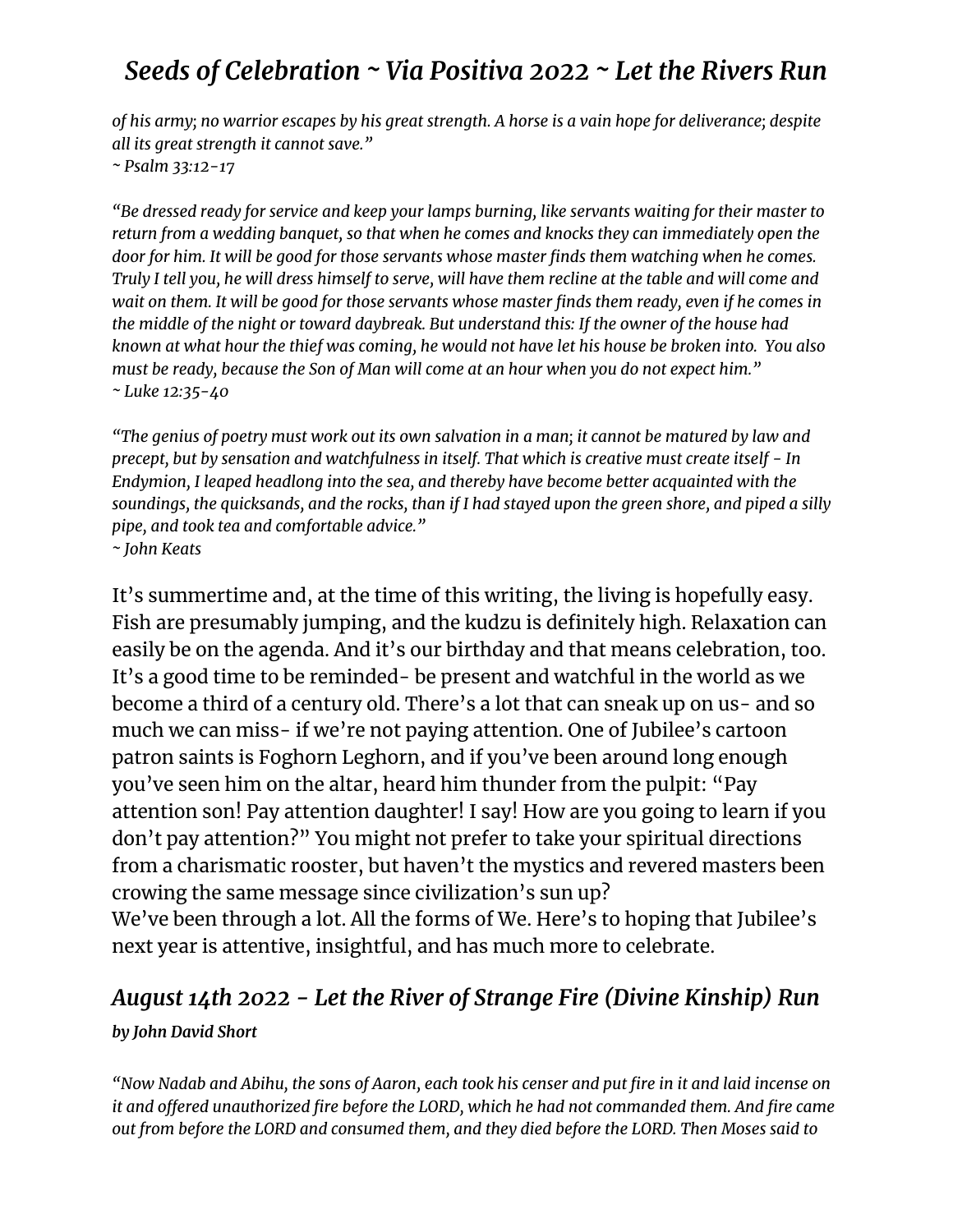Aaron, "This is what the LORD has said: 'Among those who are near me I will be sanctified, and *before all the people I will be glorified.'" And Aaron held his peace." ~ Leviticus . 10:1–3*

*"I have come to bring fire on the earth, and how I wish it were already kindled!* But I have a baptism to undergo, and what constraint I am under until it is completed! Do you think I *came to bring peace on earth? No, I tell you, but division. From now on there will be five in one family divided against each other, three against two and two against three. They will be divided, father against son and son against father, mother against daughter and daughter against mother, mother-in-law against daughter-in-law and daughter-in-law against mother-in-law." ~ Luke 12:49-53*

*"The fear of the Lord is the beginning of wisdom: and the knowledge of the Holy One is understanding."*

*~ Proverbs 9:10*

Amanda Jane sang right along to *Indigo Girls, Retrospective* in the CD player stuck on repeat of the aging minivan they inherited when Mom passed into the pathless woods beyond cancer's reach. Out of her wistful reverie of mid-90's cool kids, Converse All-Stars and non-ironic flannels, gathered around the boombox outside the auditorium on a spring night she heard her niece Mary ask thoughtfully,

"Kiki, what is strange fire?"

"Hmmm, well that's a stumper, a good question, Dear One, a very good question.

I am not sure . . ."

The day was warm and perfect for the task ahead of them, picking up fresh bread and honey as a housewarming gift for an elder's new home at Givens Estate. So Amanda Jane pulled into a shady parking spot as that same infernal chorus began again for a closer listen:

*I come to you with strange fire*

*I* make an offering of love

*The incense of my soil is burned*

*By the fire in my blood . . .*

"What do you think it means, Mary?"

"I think it means, like, when you give a friend a present, like some Legos or something, but they don't know how to play with it right so you have to show them how to play with it- before you get mad and they get bored!"

A stunned smile crept over each of their faces,

Mary, sweet child, I think you may be absolutely right . . ."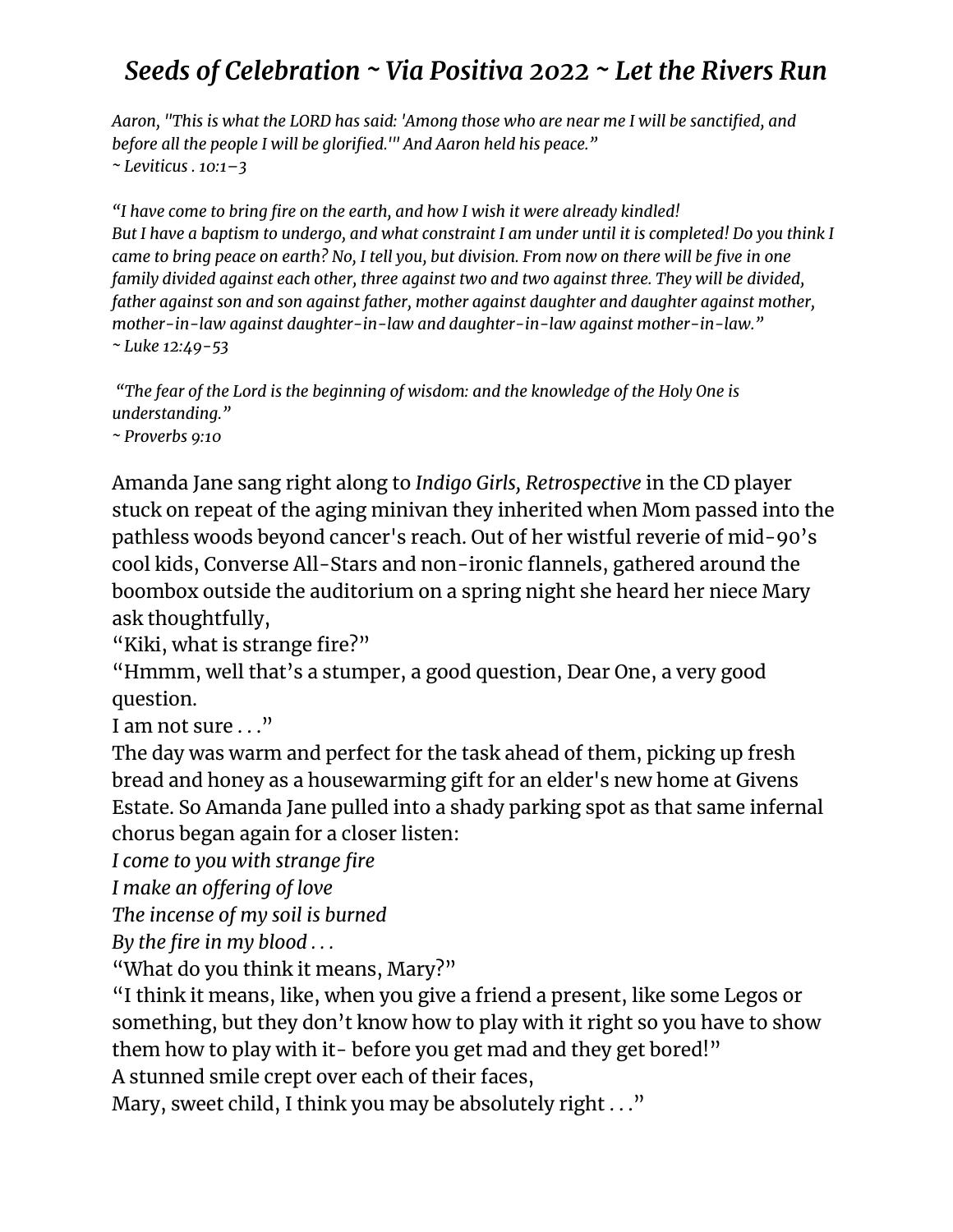#### *August 21st 2022 - Let the River of Perseverance Run by Jay Joslin*

'By faith the walls of Jericho fell, after the army had marched around them for seven days. And what *more shall I say? I do not have time to tell about Gideon, Barak, Samson and Jephthah, about David and Samuel and the prophets, who through faith conquered kingdoms, administered justice, and gained what was promised… since God had planned something better for us so that only together with us would they be made perfect. Therefore, since we are surrounded by such a great cloud of* witnesses, let us throw off everything that hinders and the sin that so easily entangles. And let us run *with perseverance the race marked out for us."*

*~ Hebrews 11:30, 31-33, 40, 12:1*

"Crazy Horse dreamed and went into the world where there is nothing but the spirits of things. That is the real world that is behind this one, and everything we see here is something like a shadow from *that world…It was this vision that gave him his great power, for when he went into a fight, he had* only to think of that world to be in it again, so that he could go through anything and not be hurt." *~ Black Elk*

Thomas the Tank Engine, Eeyore, and Miss Piggy walk into a bar. The bartender does a double take. It's a little early in the day and he's never served these kinds of characters before. He looks around- there are no signs indicating that there's an imminent punchline. He serves them their beverages of choice (what they do in their own free time), and they begin to talk. Thomas has been getting feedback about "Right Use of Will'' and whether his newfound assertiveness ought to be more deferential. Eeyore fired his therapist because he didn't have a happy part of himself to talk to. Miss Piggy, on the other hand, just listened. She'd been around the block. She didn't want to give unsolicited advice- that's so Kermit- but what if Thomas knew he could instead of just thinking about it? And she knew a thing or two about being manipulated by others as a puppet. If you get hung up on how others judge you, you can't be in the moment. Then there's Eeyore, the kid's a professional misanthrope. She never backs down from a challenge. "Listen, kiddo," Ms. Piggy said "Depression sucks. You're at least trying. Doing something that isn't working is better than doing nothing that isn't." Dang it. She felt a wave of Kermit-shaded green wash over her. It's complicated. Everyone perked up a little and sang show tunes late into the night.

#### *August 28th 2022 - Let the River of Humble Humility Run by John David Short*

*"The beginning of man's pride is to depart from the Lord; his heart has forsaken his Maker.*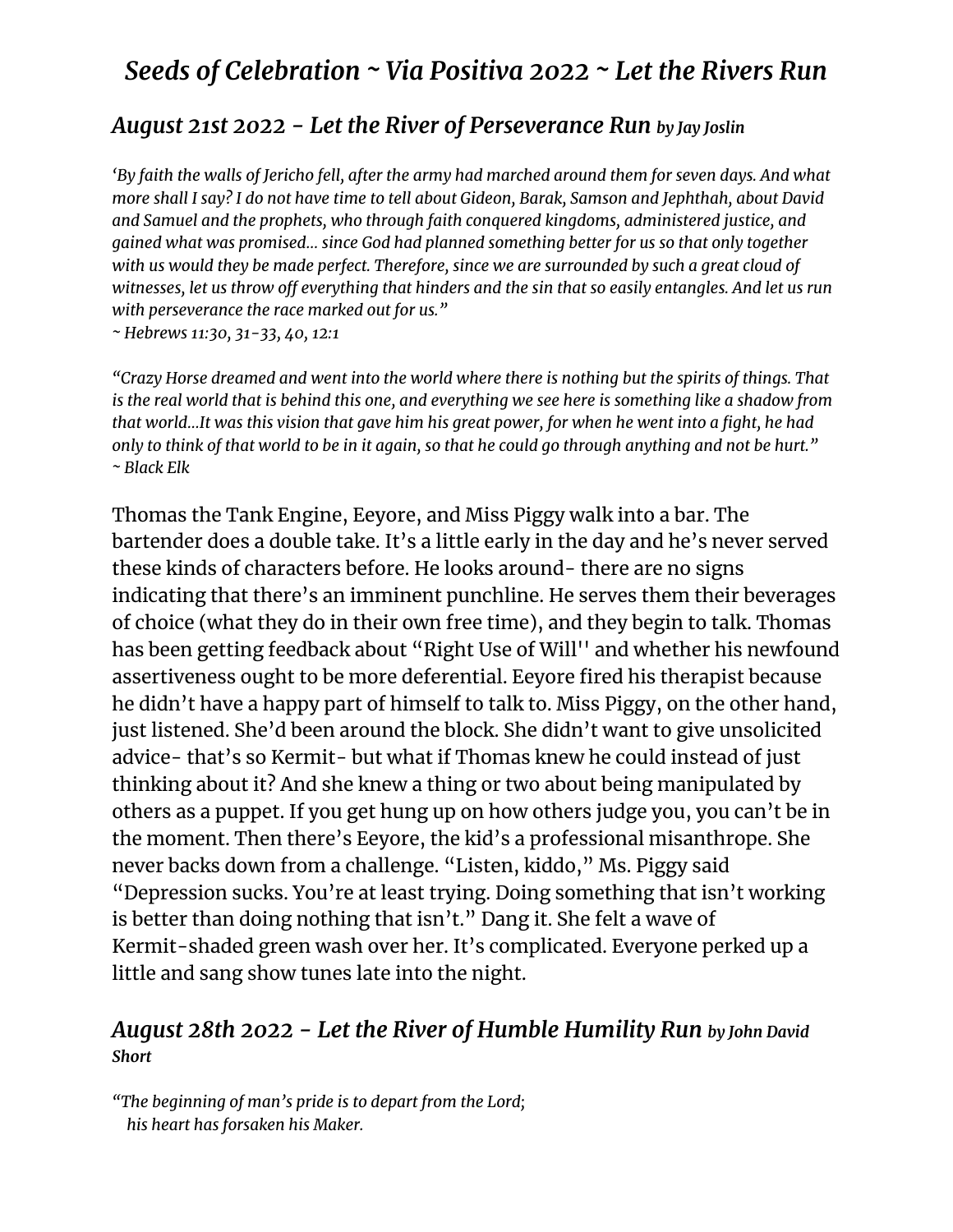*For the beginning of pride is sin, and the man who clings to it pours out abominations. Therefore the Lord brought upon them extraordinary afflictions*, *and destroyed them utterly. The Lord has cast down the thrones of rulers, and has seated the lowly in their place. The Lord has plucked up the roots of the nations, and has planted the humble in their place." ~ Sirach 10:12-15*

"When he noticed how the quests picked the places of honor at the table, he told them this parable: *"When someone invites you to a wedding feast, do not take the place of honor, for a person more distinguished than you may have been invited. If so, the host who invited both of you will come and say to you, 'Give this person your seat.' Then, humiliated, you will have to take the least important* place. But when you are invited, take the lowest place, so that when your host comes, he will say to *you, 'Friend, move up to a better place.' Then you will be honored in the presence of all the other guests. For all those who exalt themselves will be humbled, and those who humble themselves will be exalted."*

*Then Jesus said to his host, "When you give a luncheon or dinner, do not invite your friends, your* brothers or sisters, your relatives, or your rich neighbors; if you do, they may invite you back and so *you will be repaid. But when you give a banquet, invite the poor, the crippled, the lame, the blind,* and you will be blessed. Although they cannot repay you, you will be repaid at the resurrection of the *righteous."*

*~ Luke 14:1, 7-14*

Why humble humility you might ask? Well, anyone familiar with the 21st century's version of the office water cooler that is social media can tell you what a humble brag is.

The "oh look at me" humility. Performative Humility.

You don't hear much from the humble kind.

The kind that volunteers the graveyard shift at the Salvation Army shelter, then showers in the gym, pulls on their scrubs, and goes on rounds at 7am like they just rolled out of bed.

The kind that picks up trash all day on a city sanitation route, then studies all night for their CPA or CACD-I.

The clerk at Aldi's with three kids and a mom with dementia at home. The kind that bums quarters on the corner all day, then comes home to a tent in a woods surrounded by red-tailed hawks they are nursing back to health. You don't hear much about these people, God's people, Jubilee! people. But make no mistake, these misfits make the world go 'round.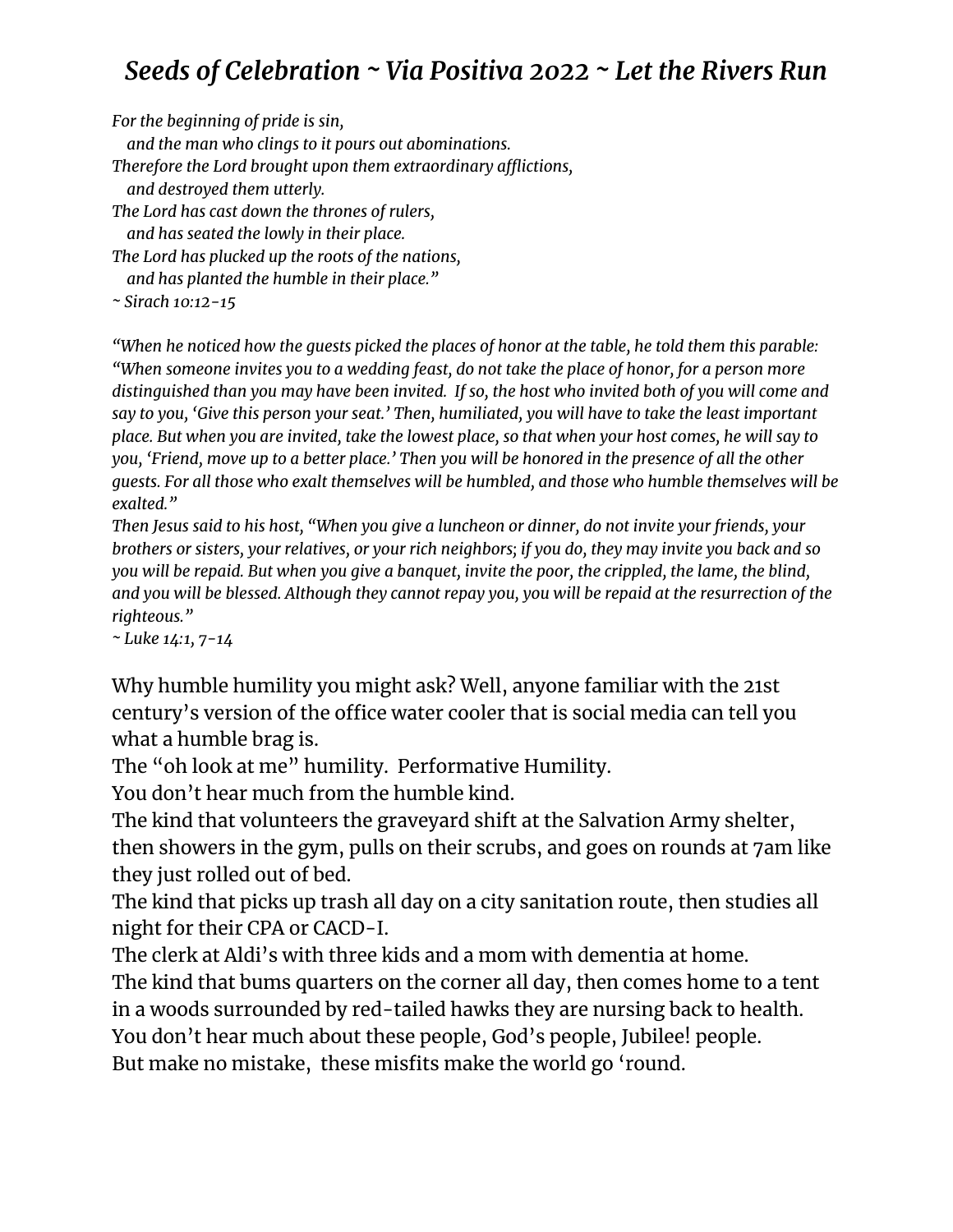### *September 4th 2022 - Let the River of Self Knowledge Run by Jay Joslin*

*"You have searched me, Lord, and you know me. You know when I sit and when I rise; you perceive my thoughts from afar. You discern my going out and my lying down; you are familiar with all my ways. Before a word is on my tongue you, Lord, know it completely. You hem me in behind and* before, and you lay your hand upon me. Such knowledge is too wonderful for me, too lofty for me to *attain."*

*~ Psalm 139:1-6*

*"I have seen the burden God has laid on the human race. He has made everything beautiful in its time. He has also set eternity in the human heart; yet no one can fathom what God has done from beginning to end."*

*~ Ecclesiastes 3:10-12*

*By love, the bitter becomes sweet By love copper coins become gold By love, the dregs become clear By love, the pain becomes healing By love, the dead is made living By love, the king is made a servant And this love is the result of knowledge Who, in foolishness, ever sat on such a throne? ~ Rumi*

Blink and you miss it. Or, not watch science fiction films and you miss it. It's a little engraved wooden sign just barely in the background for a second. Our young and still-learning hero Neo enters the apartment of the wise elder Oracle in the Matrix film, seeking knowledge. The Oracle speaks in riddles, she's elusive. I remember nearly ejecting myself from the seat. "Dude, it's spelled out for you!" In Latin, TEMET NOSCE. Know Thyself. Hardly the rubric for adventure cinema, but certainly for your own. It's perilous. Vicariously experiencing the travails and triumphs of those who go within can get one going, but it's easier than getting one going… oneself. Do we have habits of hyping the story of inner work as a way to do inner work? Knowing every line in the Matrix doesn't make a super-fan Neo, nor does perfect retreat attendance earn a self-knowledge merit badge. So, how do we get fired up about such a personal flame? TEMET NOSCE to find out.

# *September 11th 2022 - Let the River of Joyful {re}Penance Run by John*

*David Short*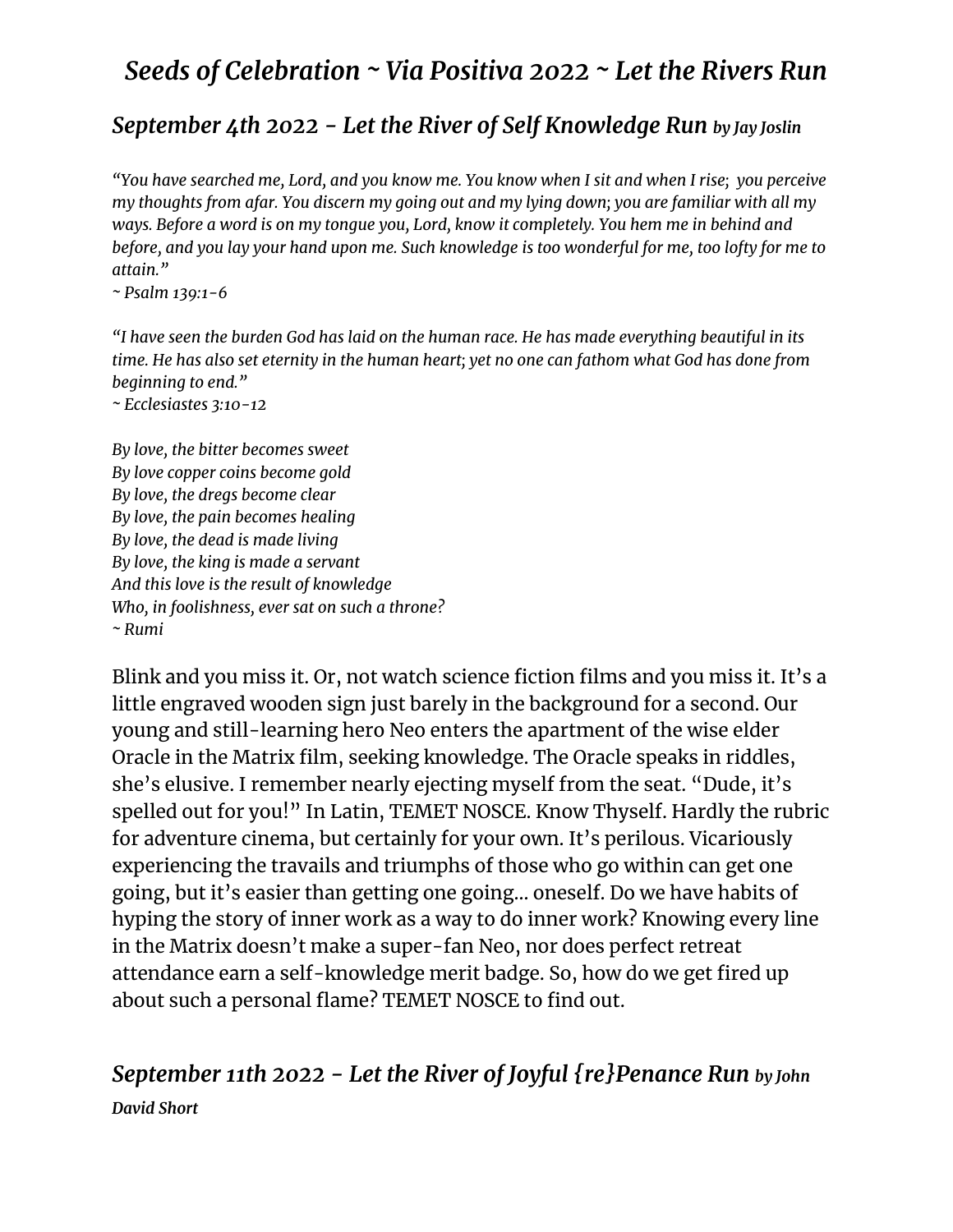*"Then the Lord said to Moses, "Go down, because your people, whom you brought up out of Egypt, have become corrupt. They have been quick to turn away from what I commanded them and have* made themselves an idol cast in the shape of a calf. They have bowed down to it and sacrificed to it *and have said, 'These are your gods, Israel, who brought you up out of Egypt.'*

*"I have seen these people," the Lord said to Moses, "and they are a sti-necked people. Now leave me alone so that my anger may burn against them and that I may destroy them. Then I will make you into a great nation."*

*But Moses sought the favor of the Lord his God. "Lord," he said, "why should your anger burn against your people, whom you brought out of Egypt with great power and a mighty hand?* Why should the Eqyptians say, 'It was with evil intent that he brought them out, to kill them in the mountains and to wipe them off the face of the earth'? Turn from your fierce anger; relent and do not *bring disaster on your people. Remember your servants Abraham, Isaac and Israel, to whom you* swore by your own self: 'I will make your descendants as numerous as the stars in the sky and I will *give your descendants all this land I promised them, and it will be their inheritance forever.'" Then the Lord relented and did not bring on his people the disaster he had threatened." ~ Exodus 32:7-14*

*"Now the tax collectors and sinners were all gathering around to hear Jesus. But the Pharisees and the teachers of the law muttered, "This man welcomes sinners and eats with them."*

*Then Jesus told them this parable:*

*"Suppose one of you has a hundred sheep and loses one of them. Doesn't he leave the ninety-nine in* the open country and go after the lost sheep until he finds it? And when he finds it, he joyfully puts it *on his shoulders and goes home. Then he calls his friends and neighbors together and says, 'Rejoice* with me; I have found my lost sheep.' I tell you that in the same way there will be more rejoicing in *heaven over one sinner who repents than over ninety-nine righteous persons who do not need to repent.*

*~ Luke 15:1-10*

In this culture we have a hard time with the word repentance, don't we? We seem to think of mistakes, which if we are honest, are what we are *designed* to do- as spiritual beings having a human experience as a zero-sum game. Make a mistake, no heaven on earth for you. Yet every bit of our wisdom literature from the founding of the Hebraic nation down to Louis Armstrong's *What a Wonderful World* suggests that God rejoices when we make mistakes, learn from them, and do better next time.

Here at Jubilee! we close our prayers with the last line of that wonderful song from the old Satchmo a throaty '*Oh . . . Yeah!'* because we know we are a part of creation, growing, learning, adapting, evolving. And here at Jubilee! we make *a lot* of mistakes. That is part of the path to divinity, for a saint is merely a sinner (a latin word for missing the mark) who has fallen . . . and got back up.